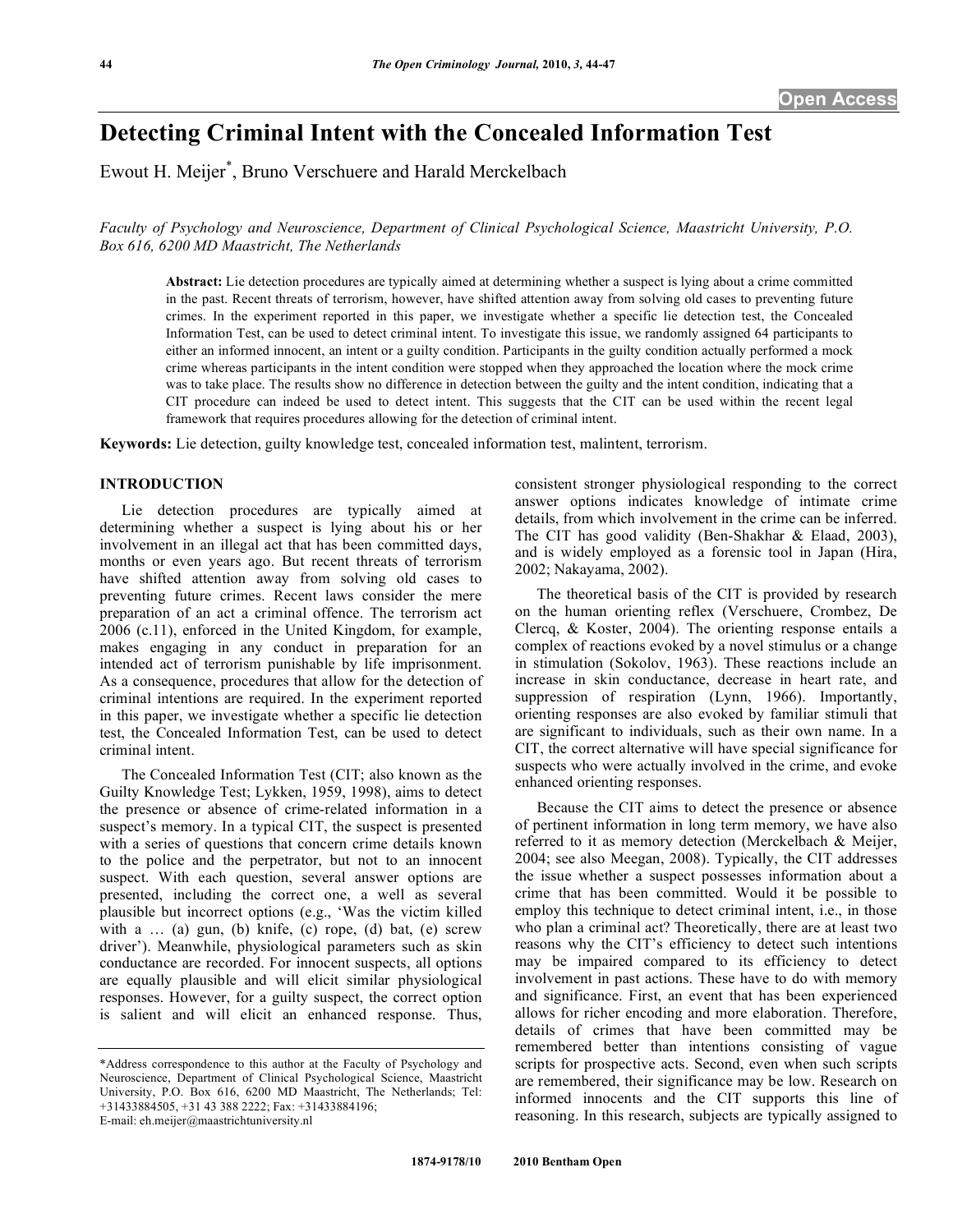one of three groups. The first consists of uninformed innocent subjects who are not involved in the mock crime and know nothing about it. The second consists of guilty subjects who are instructed to commit a mock crime. The third group consists of informed innocent subjects who are not actually involved in the crime, but are informed about the details of the crime. It has been repeatedly shown that memory of pertinent crime details can be detected in these informed innocent subjects, but to a lesser extent than in guilty subjects (Ben-Shakhar, 1999; Bradley, 1996). With this in mind, it is possible that CIT detection efficiency for intended actions will be lower than that for past actions, rendering the CIT as a suboptimal forensic tool to detect them. To investigate this issue, we assigned participants to an informed innocent, an intent or a guilt condition and compared CIT detection efficiency.

### **MATERIALS AND METHODOLOGY**

#### **Participants**

 Participants were 64 undergraduate students (18 men) at Maastricht University (mean age  $21.36$  years; SD = 2.28, range 19 - 27). They read and signed an informed consent, and received course credits for their participation. The experiment was approved by the ethical committee of the Faculty of Psychology and Neuroscience.

### **Procedure**

 After signing the informed consent, participants were randomly assigned to one of three conditions: informed  $(n =$ 21), intent ( $n = 22$ ) or guilty ( $n = 21$ ). All participants were shown a PowerPoint presentation containing the pictures that later served as relevant items in the CIT. For those assigned to the intent or the guilty condition, the PowerPoint contained instructions to commit a mock crime. They were instructed to go to the third floor of the University building to retrieve keys from the chest pocket of a humanlike doll. With one of these keys they could open Franck Gelder's room located on the second floor. Upon entering this room they had to cover a security camera with a newspaper and search for a yellow safe located in a yellowish shutter cabinet underneath a desk. They then had to open the safe and steal the watch that was inside. Participants in the informed condition were told that their help was needed in a police investigation. They received a similar presentation, with the only difference that the textual information was phrased differently (e.g., 'the thief gained access to Franck Gelders' room on the second floor' versus 'go to Franck Gelders' room on the second floor'). The guilty group performed the mock crime as described. The intent group was treated the same as the guilty group until they approached the doll. They were then stopped and escorted back to the laboratory. All three groups were then subjected to a CIT.

 The CIT consisted of one example question and 6 genuine questions. Each question was followed by a set of 6 answer options, among which was the correct answer. The first option was never the correct option and served to absorb novelty orienting responses. Questions presented during the CIT referred to (1) the object stolen from the safe; (2) The type of safe; (3) The object used to cover the security camera; (4) The location of the doll; (5) The type of cabinet

the safe was placed in and (6) The name that was on the door of the room. Answers options consisted of pictorial stimuli. Each answer option was presented for 8 seconds, with an inter stimulus interval of 20 seconds. Participants had to respond to the presentation of each option with a verbal "no" answer. A participant-terminated break was given after completion of each question. To assess memory for the crime details, participants were given a recognition test after completion of the CIT. They were presented with all pictorial stimuli used in the CIT and asked to check the correct alternative to each question.

 Questions and answer alternatives were presented on a 17 inch monitor, and all testing took place in a dimly lit, soundproof, air-conditioned laboratory. Participants were monitored from a control room by means of a video surveillance camera and a microphone.

## **Physiological Measures**

 Skin conductance was measured using a 24 bit DC 0.5 Volt system. Two Beckmann silver/silver chloride (Ag/AgCl) electrodes (8 mm in diameter) were placed on the medial phalanges of the first and second fingers of the participants' non-dominant hand. Electrodes were filled with isotonic electrode paste (0.9% NaCl). Data was acquired using Contact Precision Instruments bioamplifiers with a sample rate of 60 Hz.

#### **Response Scoring and Data Analysis**

 The maximal positive deflection in skin conductance during the 1 s to 5 s interval after stimulus onset was defined as the SCR. To eliminate individual differences in responsivity, within question standardized scores were computed by subtracting the mean of all 5 responses from the response to the critical item and dividing that by the standard deviation of all 5 responses (Ben-Shakhar, 1985). These standardized scores were then averaged over questions in order to produce a single detection score for the CIT. Additionally, data for 21 innocent participants were simulated using the procedure described by Meijer, Smulders, Johnston, and Merckelbach (2007).

## **RESULTS**

 Mean proportion correct recall as assessed with the memory check was  $1.00$  (*SD* = 0.00) in the guilty condition, .99 (*SD* = 0.04) in the intent condition and .92 (*SD* = 0.17) in the informed condition. A oneway ANOVA performed on these proportions revealed a significant effect  $(F(2,61) =$ 4.00,  $p = .02$ ). Post hoc comparisons revealed that correct recall was significantly worse in the informed condition than the intent condition ( $p = .02$ ) and the guilty condition ( $p =$ 0.1), with no difference between the intent and the guilty condition.

 Fig. (**1**) shows the mean standardized skin conductance responses for the four conditions (including the simulated innocent condition). A oneway ANOVA on these scores revealed a significant effect  $(F(3,83) = 9.7, p < .001)$ . The results of the post hoc comparisons are given in Table **1**. These tests revealed that all three conditions differed from the innocent group, while none of the conditions differ from each other. However, the difference between the informed and guilty condition approached significance  $(p = .054)$ .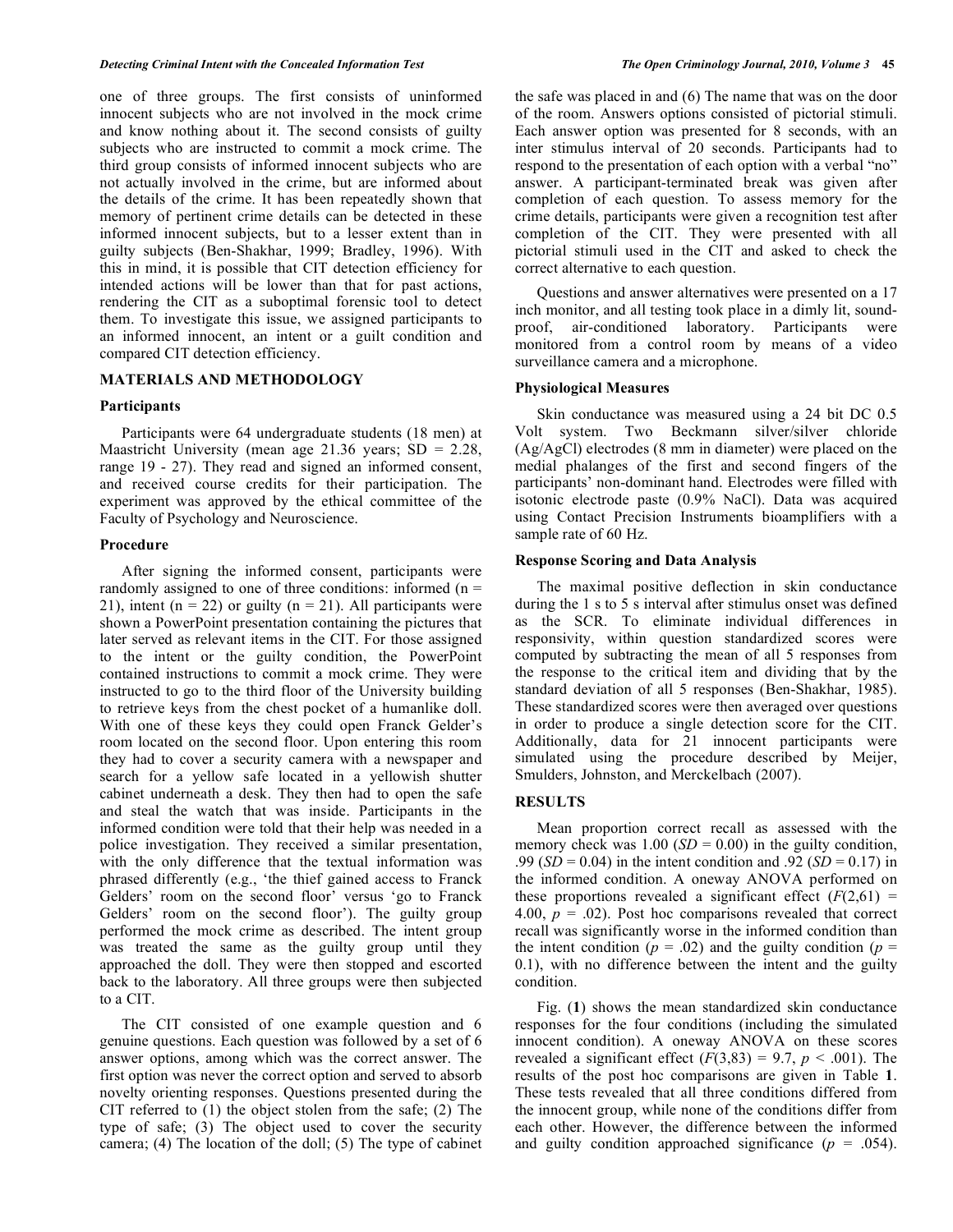Furthermore, an ANOVA including only the three experimental conditions yielded a borderline significant linear trend  $(F(1,61) = 3.3, p = .08)$ .



**Fig. (1).** Mean standardized skin conductance response to the four conditions. Error bars represent  $\pm 1$  standard error of the mean.

| Condition |                 |             |             |
|-----------|-----------------|-------------|-------------|
|           | <b>Informed</b> | Intent      | Guilty      |
| Innocent  | .004(0.97)      | < 001(1.52) | < 001(1.69) |
| Informed  |                 | .177(0.38)  | .054(0.55)  |
| Intent    |                 |             | .538(0.18)  |

**Table 1. p-Values (Cohen's** *d***) for the Post Hoc Comparison of the Four Conditions** 

#### **DISCUSSION**

 We investigated whether criminal intentions are detectable with the CIT. Results of our mock crime study show that a CIT procedure can indeed be used to detect intent. This suggests that the CIT can be used within the recent legal framework that requires procedures allowing for the detection of criminal intent.

 The linear trend in CIT detection efficiency between the informed innocent, intent, and guilty condition was marginally significant. Although this trend may be partially explained by the lower recall rate in the informed condition, it is perfectly in line with orienting theory. Orienting theory states that the orienting response increases with increased stimulus significance. With an increased level of involvement, significance of the relevant stimuli is likely to increase, causing the linear trend that is present in our data. Interestingly, the difference between the informed and the guilty condition approached significance. This is consistent with studies showing that informed, but innocent participants show larger differential responding to correct and incorrect answer options than innocent participants, but less differential responding than guilty suspects (Ben-Shakhar, 1999; Bradley, 1996).

 The finding that the CIT can detect intentions suggests that it may be used as a forensic tool in preventing crime. The present study can best be viewed as a laboratory analogue of a situation where the plan is already known to the investigative authorities, and potential suspects can be identified. Importantly, the CIT can also be used when the

correct alternative is unknown to the investigative authorities. Under these circumstances, the answer option that systematically evokes the largest response is likely to be the correct answer, and warrants further investigation (Raskin, 1989). This approach is typically restricted to locating physical evidence, such as the body of a murder victim (Nakayama, 2002). However, given that the CIT can be used to detect intent, this yields an additional opportunity to prevent crimes, by disclosing intentions that were previously unknown to the investigative authorities (see also Meijer, Smulders, & Merckelbach, in press).

 A limitation of the current study is that participants were instructed to commit an illegal act or were informed about its details. That is, participants did not choose to commit an illegal act, nor did they voluntarily seek information about it. This has, of course to do with artificial nature of mock crime studies. One way to circumvent this problem is to conduct studies in which participants can choose to commit a crime or to inform themselves about it, rather than randomly appointing them to conditions.

 Finally, two words of caution are in order. First, the informed and intent group did not differ from each other. This means that a positive CIT outcome should only be interpreted if the possibility that the suspect has gained knowledge about the crime other than through involvement can be excluded. Second, it is important to realize that the CIT format requires a limited number of answer alternatives per question. This requirement may limit the practical applicability of the test. In any case it needs to be used alongside good police investigations, as this may help to limit the number of plausible alternatives. When the latter can be achieved, the CIT can be used successfully to determine criminal involvement, regardless of whether that refers to crimes that have been committed or crimes that one intends to commit.

#### **REFERENCES**

- Ben-Shakhar, G. (1985). Standardization within individuals: A simple method to neutralize individual differences in skin conductance. *Psychophysiology, 22*, 292-299.
- Ben-Shakhar, G., & Elaad, E. (2003). The validity of psychophysiological detection of information with the Guilty Knowledge Test: A metaanalytic review. *Journal of Applied Psychology, 88*, 131-151.
- Ben-Shakhar, G., Gronau, N., & Elaad, E. (1999). Leakage of relevant information to innocent examinees in the GKT: An attempt to reduce false-positive outcomes by introducing target stimuli. *Journal of Applied Psychology, 84*, 651-660.
- Bradley, M. T., MacLaren, V. V., & Carle, S. B. (1996). Deception and nondeception in guilty knowledge and guilty actions polygraph tests. *Journal of Applied Psychology, 81*, 153-160.
- Hira, S., & Furumitsu, I. (2002). Polygraphic examinations in Japan: Application of the guilty knowledge test in forensic investigations. *International Journal of Police Science & Management, 4*, 16-27.
- Lykken, D. T. (1959). The GSR in the detection of guilt. *Journal of Applied Psychology, 43*, 385-388.
- Lykken, D. T. (1998). *A tremor in the blood*. New York: Plenum Press.
- Lynn, R. (1966). *Attention, Arousal and the Orienting Reaction.* New York: Pergamon.
- Meegan, D. V. (2008). Neuroimaging techniques for memory detection: Scientific, ethical, and legal issues. *American Journal of Bioethics, 8*, 9-20.
- Meijer, E. H., Smulders, F. T. Y., Johnston, J. E., & Merckelbach, H. L. G. J. (2007). Combining skin conductance and forced choice in the detection of deception. *Psychophysiology, 44*, 814-822.
- Meijer, E. H., Smulders, F. T. Y., & Merckelbach, H. L. G. J. (in press). Extracting concealed information from groups. *Journal of Forensic Sciences*.